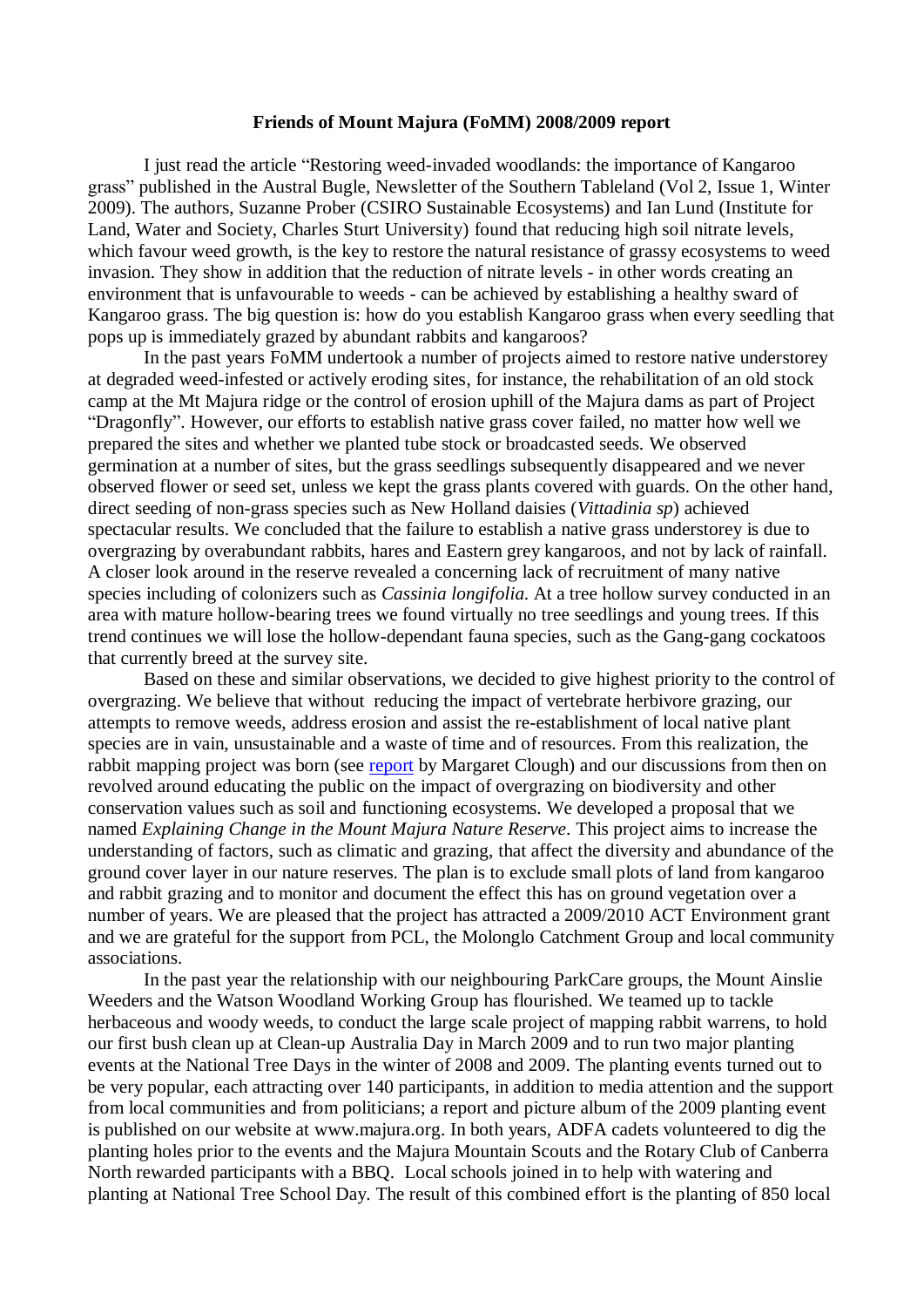trees and shrubs at two cleared and degraded areas within the endangered grassy woodlands of Mt Ainslie and Mt Majura.

By working together, our three ParkCare groups greatly benefit from sharing skills, experience and equipment. In the past year we purchased a number of knapsacks and GPS units with funds received from the North Canberra Community Council. The use of this equipment increases the efficiency of weed control and enables us to map conservation-relevant items such as rabbit warrens or serrated tussock.

The well-structured and diverse vegetation of drainage lines and gullies of Mt Majura provide important wildlife habitat. However, the lower parts close to suburban backyards have become overgrown with woody and other weeds. In autumn 2004 we started to remove a huge amount of woody weeds at the lowest part of a major drainage line close to the Hackett reservoir and in the following year we replanted the weeded site with local ground-cover plants and shrubs. Every year since, we've removed more weeds and subsequently replaced them with natives. Finally this year, we extended the planting to the upper-most part of the project site. For the first time, we added a large number of *Bursaria* to our plantings. We collected the seeds from a few remnant shrubs scattered along the drainage line. We also planted a small number of Scribbly gum and Yellow box seedlings at a cleared slope behind the reservoir, as we did last year. I call this project our *west slope challenge* and when you see the steep and rocky site, you know why. We know that our weeding and replanting efforts will be only successful and sustainable when the rabbit numbers can be kept low.

In the past year I was approached by teachers of local schools who wanted to be involved in conservation work on Mt Majura. Students and teachers of the Hackett Blue Gum School have adopted a degraded site with three large Yellow box trees. They remove weeds, plant local understorey and learn about the precious woodland, its inhabitants and the processes that threaten its integrity. The students learn to see and interpret and have worked on a small exhibition of their work for a noticeboard situated close to the adopted site. Several schools engage with us on a oneoff basis and currently we are planning two workouts in November with up to 50 students of the Marist College. We will tackle woody weeds on one day and map rabbit warrens as part of the follow-up control program on a second day. Again, it pays off to work together as we now have a sufficient number of Chemcert qualified volunteers and experienced GPS trained mappers to assist the large number of students.

In November 2008, Jerry Olson of the Canberra University concluded our "Hilltop to Backfence" lecture series with a fantastic talk on Southern Boobook Owls. The lecture series was part of FoMM's campaign to increase public awareness of local environmental and conservation issues. According to the feed-back from participants and with an average participation rate of 42 the lecture series was a great success and I think the lectures hit the right balance between conservation, natural history, biodiversity and science. Many people have asked for a continuation of the talks and I'd be tempted if I only had more time.

A set-back in the past year was the discovery of a small amount of bonded asbestos in the form of old construction material on one of our major planting sites. We were informed that the contamination was classified as low risk. However, this meant that we could not attend to the site to look after our seedlings. Consequently, a number of the young plants that lost their guards succumbed to rabbit grazing. In the mean time, PCL contractors carried out remedial work and we have now resumed work such as replacing gurads, mulching and spraying weeds.

At the beginning of August 2008, the Conservator for Flora and Fauna informed FoMM in writing that a part of the Majura horse grazing paddocks will be returned to nature reserve. The area contains a large number of hollow-bearing trees and is a known breeding habitat for Gang-gang cockatoos. FoMM had been lobbying Government for years to include the area into nature reserve. In May 2008, we learned that the area had in fact previously been nature reserve and had been changed to horse paddock by a variation of the Territory Plan that was enacted in 2002. This change was based on the advice by ACT Environment that the land contained no valuable tree habitat, but